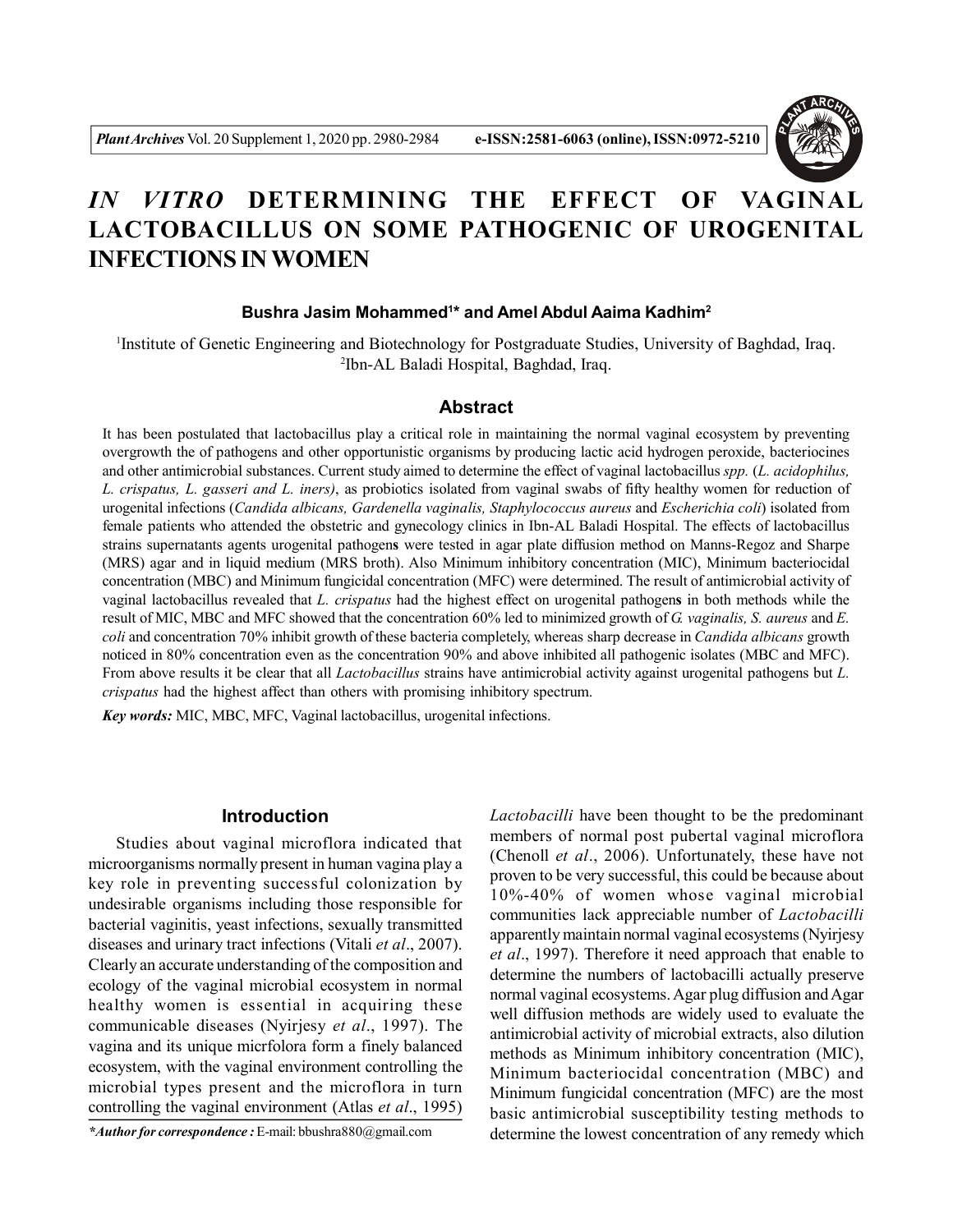minimize (one or two colonies) or prevents (that gave no growth) of pathogenic organism (Atlas *et al*., 1995; Chenoll *et al*., 2006). This study was designed to isolate and identify *Lactobacillus spp.* from vagina and evaluate the effect of vaginal *Lactobacilli* on growth of urogenital pathogens as well as determining MIC, MBC and MFC against some pathogenic bacteria which isolated from vagina.

## **Materials and Methods**

*Lactobacillus spp.* were isolated from vaginal swab of 50 healthy women who attended to obstetric and gynecology clinic in Ibn-AL Baladi Hospital, Baghdad. Vaginal swabs were but in Manns-Regoz and Sharpe (MRS) broth (Hi media, Italy) and transported to Laboratory where inoculated into MRS agar with PH 5.2 and incubated at  $37^{\circ}$ C for 48 hr., then in 4.3 at in CO<sub>2</sub> candle jar for 48 hr. *Lactobacillus spp.* were identified according to colony morphology, gram stain biochemical tests and carbohydrate fermentation to identify species of *Lactobacillus* (Kandler and Weiss, 1986; Teuber, 1995; Holzapfel, 1997).

#### **Identified urogenital pathogens**

Urogenital pathogens were isolated from female patients who attended to obstetric and gynecology department at Ibn-AL Baladi Hospital. Suffered from urogenital infection, pathogens were Identified depending on the basic methods to recognize these organisms according to (Baron and Fine, 1990; Jawetz *et al*., 1998) furthermore antibiotic susceptibly test was done by disk diffusion method according to (Reller *et al*., 2009) to determine resistance of selected strains to different antibiotics

# **Evaluating antimicrobial activity of** *Lactobacillus spp.* **against urogenital pathogens**

• **Agar plug diffusion method:** Antimicrobial activity of Lactobacillus strains supernatants against urogenital pathogens was tested by agar plug diffusion method on MRS agar according to (Pfaller *et al*., 2004; CLSI, 2012) briefly, a crock borer 5mm was used to with draw disk of Lactobacillus strains growth after incubation and put on surface of Sabourauds dextrose agar that was inoculated (before) with 0.1 ml of yeast suspension and nutrient agar was inculcated with 0.1 ml of bacterial suspension. Then incubated at  $37^{\circ}$ C for 48 hr., the inhibition zone around the disk was estimated in millimeter.

• **Agar well diffusion method:** Liquid medium (MRS broth) was inculcated by 1% *Lactobacillus* strains and incubated  $37^{\circ}$ C for 48 hr., after incubation the culture was centrifuged at 6000 rpm for 15 min, filtrated through millipore filter unit (0.22). According to well diffusion method that mentioned by (Magaldi *et al*., 2004; Valgas *et al*., 2007), nutrient agar plates were inoculated with 0.1 ml of pathogenic organisms by spreader, then 5 mm wells were made by cork borer, each well was filled with Lactobacillus supernatant and incubated at 37°C for 48 hr.

# **Determining MIC, MBC and MFC of vaginal** *Lactobacillus*

This test was done to determine the lowest concentration of *Lactobacillus* supernatant recovered from vagina which minimize (MIC) or prevent (MBC) and (MFC) the growth of pathogenic organisms isolated from female genital tract, the test was done according to (Jiménez and Roane, 2005; Elleuch *et al*., 2010; Lertcanawani and Sawangnop, 2008), procedure briefly preparation different dilutions of *Lactobacillus* supernatant in sterile tubes containing normal saline to make final volume of 10 ml in each tubes at concentrations 10%, 20%, 30%, 40%, 50%, 60%, 70%, 80% and 90%. Preparation pathogenic microorganisms suspensions which were compared with McFarland tube No.  $(0.5)$ which contain  $1.5 \times 10^8$  microorganisms. Preparation tubes containing 80 microliters of nutrient broth, added 100 microliters of pathogenic culture and 100 microliters of each dilution of *Lactobacillus* supernatant, incubated at  $37^{\circ}$ C for 48 hr., after that inculcation test plates by streaking Muller-Hinton agar plate surfaces by sterile cotton swabs and incubated at 37°C for 48 hr., the results observed and MIC detected by the lowest concentration of *Lactobacillus* supernatant that inhibit the growth of pathogenic microorganisms (on or two colonies), MBC or MFC the that gave no growth lowest concentration of pathogenic microorganisms.

## **Results and Discussions**

Suspected lactobacillus colonies were appeared pale, round, convex, soft, mucoid and surrounded by zones as result of dissolving calcium carbonate. Furthermore biochemical test conferred the diagnosis of lactobacillus isolates. Carbohydrate fermentation testes were done to identify *Lactobacillus spp.* which isolated from vagina. In this study vaginal *Lactobacillus* species were *L. acidophilus, L. crispatus, L. gasseri and L. iners*, A well as urogenital pathogens which were isolated from vagina were *Candida albicans*, *Gardenella vaginalis*, *Staphylococcus aureus* and *Escherichia coli* which were identified by routine diagnosis tests by gram stain and biochemical tests. Also all urogenital pathogens were resistant to Gentamicin, Streptomycin, Trimethoprime, Neomycin, Ampicillin, tetracycline, Erythromycin, Chloramphencole and Cefalexin.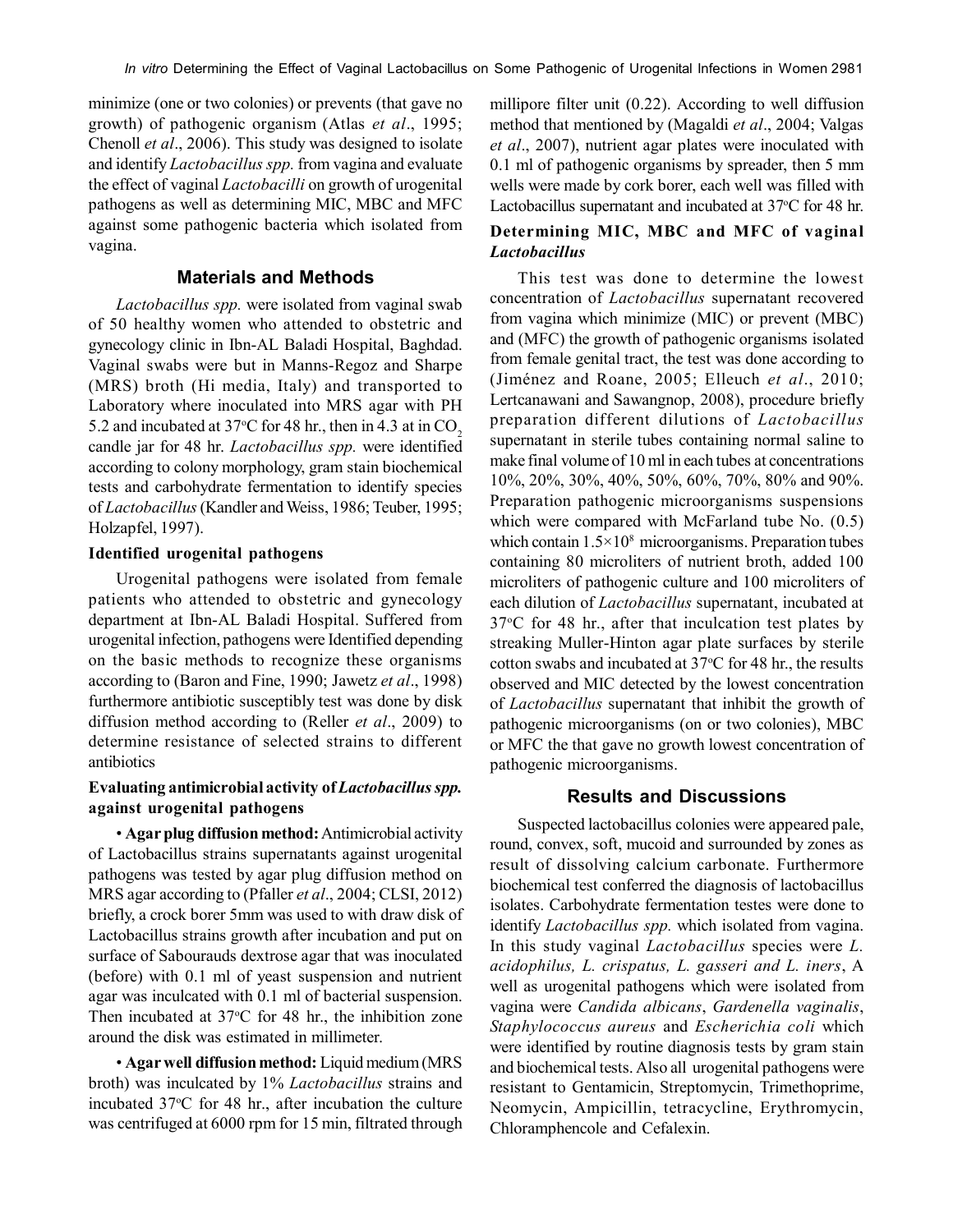| <b>Table 1:</b> Inhibition activities of vaginal <i>Lactobacillus</i> by agar plug diffusion<br>method. |  |                                                                                 |                              |  |
|---------------------------------------------------------------------------------------------------------|--|---------------------------------------------------------------------------------|------------------------------|--|
| Lactobacillus   Candida   Gardenella  <br>$\cdots$ $\cdots$ $\cdots$                                    |  | the contract of the contract of the contract of the contract of the contract of | Staphylococcus   Escherichia |  |

| strains        | albicans | vaginalis | aureus              | coli |
|----------------|----------|-----------|---------------------|------|
|                |          |           | Inhibition zone(mm) |      |
| L. crispatus   |          |           |                     |      |
| L. acidophilus | 16       |           |                     |      |
| L. gasseri     | 18       |           |                     |      |
| L. iners       |          | 18        |                     |      |

**Table 2:** Inhibition activities of vaginal *Lactobacillus* by agar well diffusion method.

| Lactobacillus<br>strains | <b>Candida</b><br><i>albicans</i> | <b>Gardenella</b><br>vaginalis | <b>Staphylococcus</b><br>aureus | <b>Escherichia</b><br>coli |  |  |  |  |
|--------------------------|-----------------------------------|--------------------------------|---------------------------------|----------------------------|--|--|--|--|
|                          |                                   | Inhibition zone(mm)            |                                 |                            |  |  |  |  |
| L. crispatus             | 16                                |                                |                                 |                            |  |  |  |  |
| L. acidophilus           |                                   | 19                             | 19                              | 19                         |  |  |  |  |
| L. gasseri               | 20                                | 23                             |                                 | 24                         |  |  |  |  |
| L. iners                 | 19                                | 19                             |                                 |                            |  |  |  |  |

The results of diagnosing urogenital pathogens which isolated from vagina showed that the most present organisms were *Candida albicans*, *Gardenella vaginalis*, *Staphylococcus aureus* and *Escherichia coli* and the results of investigation the antimicrobial activity of vaginal lactobacillus against these pathogens. Among four *lactobacillus* species were observed to have bacteriocin activity *L. crispatus* had the highest effect on urogenital pathogens in both methods-Agar plug diffusion method and Agar well diffusion methodhowever all four strains showed good inhibition activity against urogenital pathogens as shown in table 1 and 2.

Current results indicated that *L. gasseri* have the highest inhibitory effect on indicator pathogens and that may due to *L. gasseri* production H<sub>2</sub>O<sub>2</sub>.

Present results indicate that *L. crispatus* have the highest inhibitory effect on indicator pathogens and that may due to the antimicrobial compounds such as bacteriocin like substances and biosurfactants regardless of  $H_2O_2$  production suggesting that they might produce some antimicrobial compounds in addition to  $H_2O_2$ , organic acid production and consequent pH reduction.

The results of MIC, MBC and MFC of vaginal *Lactobacillus* reveled that the *Lactobacillus* supernatant

| Pathogenic   | <i>Lactobacillus</i> supernatant concentrations |  |  |  |  |   |                                        |  |
|--------------|-------------------------------------------------|--|--|--|--|---|----------------------------------------|--|
| isolates     |                                                 |  |  |  |  |   | $10\%$ 20% 30% 40% 50% 60% 70% 80% 90% |  |
| G. vaginalis |                                                 |  |  |  |  | W |                                        |  |
| S. aureus    |                                                 |  |  |  |  | W |                                        |  |
| E. coli      |                                                 |  |  |  |  | W |                                        |  |
| C. albicans  |                                                 |  |  |  |  |   | w                                      |  |

**Table 3:** MIC, MBC and MFC of vaginal Lactobacillus against pathogenic isolates.

Normal growth  $= +$ , Weak growth  $= W$  and No  $= N$ o growth.

concentrations at 10%, 20%, 30%, 40% and 50% had no effect on growth of *G. vaginalis, S. aureus* and *E. coli* when clear growth was noticed while the concentration 60% led to minimize (MIC) growth these bacteria and concentration 70% inhibit (MBC) the growth completely, whereas sharp decrease in *C. albicans* growth (MIC) noticed in 80% concentration even as the concentration 90% and above inhibited all pathogenic isolates (MBC and MFC) as shown in table 3.

The result considered the concentration 60% was regarded as MIC against growth of *G. viginalis S. aureus and E. coli* was closely related with results of (Kubba, 2006) who noticed that the 60% concentration was MIC which

minimized growth *S. aureus* and *Pseudomonas aeruginosa* and the value 70% regarded as MBC agree with the results who obtained by (AL-Yas, 2006) which found the same value *Lactobacillus* MBC against helicobacter pylori and (Lateef, 2006) against *Candida*. *Lactobacillus* are natural resistance factors against potential pathogenic microorganisms by producing autogenic regulation factors e.g. organic acids, hydrogen peroxide and bacteriocins.

It was clear that there is strong correlation between the present commensally microorganisms, particularly in vagina when *Lactobacillus* are absence urogenital infections well over growth (Mohamed and Jiyad, 2012; Mohamed and Thwani, 2009).

Vagina and its unique microflora form a finely balanced ecosystem, with the vaginal environment controlling the microbial types present and the microflora in turn control the vaginal environment (Mohamed and Thwani, 2009). This ecosystem is dynamic with changes in structure and composition being influenced by age, menstrual cycle, pregnancy, infections as well as a various habits and practices such as douching (Arshad *et al*., 2018; Wagenlehner *et al*., 2018). In recent years, the

> use of *Lactobacillus* as biotherapeutic agents had received wider attention and several studies provide evidence supporting the ability of Lactobacillus to prevent infections (Jung *et al*., 2017). In current study, vaginal instillation of freeze-dried *Lactobacillus* suppositories was shown to result in 78% reduction in the incidence of recurrent UTI (Vodstrcil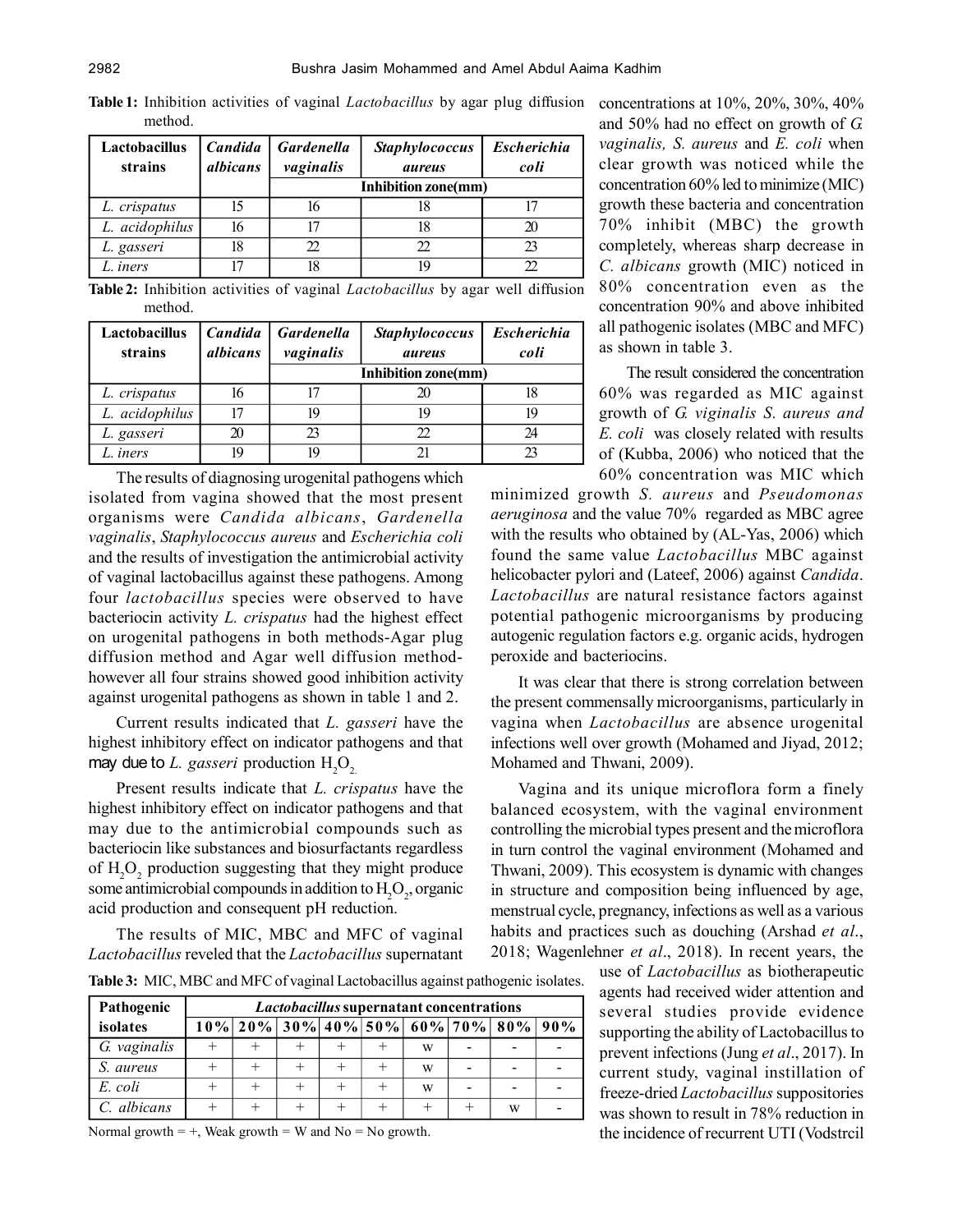*In vitro* Determining the Effect of Vaginal Lactobacillus on Some Pathogenic of Urogenital Infections in Women 2983

*et al*., 2015). Although many commercially available *Lactobacillus* products can be found in healthy food stores, their reliability is questionable and there is only little evidence proving their efficacy (Brookheart *et al*., 2019).

Other drawbacks of the currently available products include poor product, viability and possible contamination with other organisms (Ng *et al.*, 2018).Therefore current research efforts are directed preparing safe and efforts are directed towards preparing safe and effective *Lactobacillus* preparations, this involves the involves the careful selection of strains with specific properties shown to be important in the interference of uropathogenic adhesion (Denkova *et al*., 2017).

The criteria for selection of effective probiotic strains have been proposed and should include verification of safety, colonization ability in the vagina and ability to reduce the pathogen count through competitive exclusion of adherence and inhibition of pathogen growth (Pereira *et al*., 2018).

Present results showed that all species have high antimicrobial activity against urogenital pathogens, but this activity varied greatly especially *L. crispatus* which seemed had a better effect than other species with promising inhibitory spectrum of antimicrobial activities against urogenital pathogens.

## **References**

- Atlas, R., L. Parks and A. Brown (1995). Laboratory manual of experimental microbiology. 1<sup>st</sup> ed. Mosby-Year Book. Inc. U.S.A.
- AL-Yas, M.G. (2006). Evaluation of different methods for detecting *Hylicobacter pylori* isolate from human and the effect of propiotics on the bacteria growth. Doctorate thesis, College of Science. AL-Nahrain University.
- Arshad, F., R. Mehmood, S. Khan, D. Rubina, S. Hussain, A. Khan and O. Farooq (2018). Lactobacilli as and their isolation from different Sources. *British Journal of Research.,* **5(3):** 43.
- Brookheart, R., W. Lewis, J. Peipert, A. Lewis and J. Allsworth (2019). Association between obesity and bacterial vaginosis as assessed by Nugent score. *Am. J. Obstet. Gynecol.*, **220(5):** 476.e1.
- Baron, E.J. and S.M. Fine gold (1990). Diagnostic Microbiology: Laboratory Methods in Basic Mycology. 8<sup>th</sup> edition. PP: 748- 775. C.V. Mosby Company.
- Chenoll, E., M. Carmen and R. Aznar (2006). *Lactobacillusspp*. Bacterocin: new lactic acid bacteria isolated from sausage. Syst. *Appl. Microbiol*., **29(5):** 389-395.
- Clinical and Laboratory Standards Institute (CLSI). (2012). Methods for Dilution Antimicrobial Susceptibility Tests for Bacteria that Grow Aerobically, Approved Standard,

9th ed., M07-A9. 950 West Valley Road, Suite 2500, Wayne, Pennsylvania 19087, USA.

- Denkova, R., B. Goranov, D. Teneva, Z. Denkova and G. Kostov (2017). Antimicrobial activity of probiotic microorganisms: Mechanisms of interaction and methods of examination. In Antimicrobial Research: Novel Bioknowledge and Educational Programs, 1st ed.; Méndez-Vilas, A., Ed.; Formatex Research Center: Torremolinos, Spain, 102-112.
- Elleuch, L., M. Shaaban and S. Smaoui (2010). Bioactive secondary metabolites from anew terrestrial Streptomyces sp. TN262. *Appl. Biochem. Biotechnol*., **162(2):** 579-593.
- Holzapfel, W., P. Haberer, J. Snel, U. Schillinger and J. Huisin't Veld (1997). Overview of gut flora and probiotics. *Int. J. Food Microbiol*., **41:** 85-101.
- Jawetz, E., J.L. Melnick and E.A. Adelberg (1998). Review of Medical Microbidogy. 21<sup>th</sup> edition. Appletion and Lange. USA.
- Jiménez-Esquilín, A. and T. Roane (2005). Antifungal activities of actinomycete strains associated with high-altitude Sage brush Rhizosphere. *Ind. J. Microbiol Biotechnol*., **32(8):** 2378-381.
- Jung, H., M. Ehlers, H. Lombaard, M. Redelinghuys and M. Kock (2017). Etiology of bacterial vaginosis and polymicrobial biofilm formation Crit Rev. *Microbiol*., **43(6):** 651-667.
- Kandler, O. and N. Weiss (1986). Genus *Lactobacillus* In : Bergey's Manual of Systematic Bacteriology. Eds by Sneathy, P.H.A., Mair, N.S. and Holt, J.G., William and Wilkins Co. *Baltimore. M.D.*, **2:**1208-1234.
- Kubba, M.A. (2006). Improvement of inhibition efffct of probiotic against some bacterial isolate using prebiotic. MSc thesis. AL-Nahrain University.
- Lertcanawani chakul, M. and S. Sawangnop (2008). A comparison of two methods used for measuring the antagonistic activity of Bacillus species. *Walailak J. Sci. Tech.*, **5(2):** 161-171.
- Lateef, S.A. (2006). Effect of some probiotic microorganisms on Candida causing diarrhea. MSc thesis. AL-Nahrain University.
- Mohamed, B. and J. Jiyad (2012). Determining the effect of various physicochemical factors on inhibition activity of Lactobacillus acidophilus against Klebsiella pneumonia isolated from hospital-acquired infections by using optical density assay. *Diyala Journal For Pure Science.,* **8(3):** 121-135.
- Mohamed, B. and A. Thwani (2009). Evaluation the effect of different factors on urogenital infection and the associations between urinary tract infection and vaginitis. *Iraqi. J. Mark. Rec. Cons. Protection*., **1(1):** 119-127.
- Mohamed, B. and A. Thwani (2009). Recognition of urinary tract infection pathogens and their association with the age of the infected Iraqi women- Iraqi. *J. Mark. Rec. Cons. Protection.,* **1(2):** 188-197.